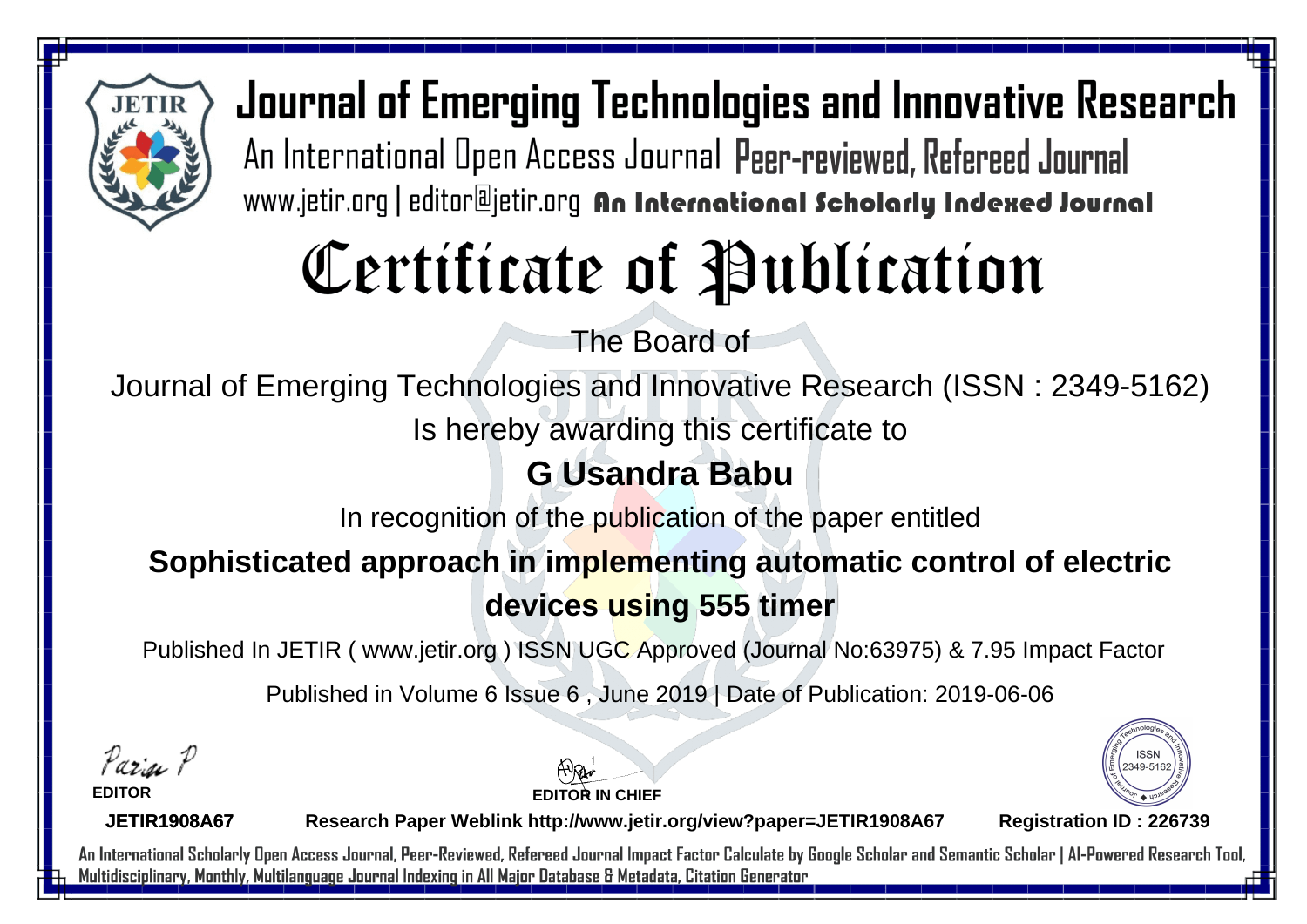

Journal of Emerging Technologies and Innovative Research An International Open Access Journal Peer-reviewed, Refereed Journal www.jetir.org | editor@jetir.org An International Scholarly Indexed Journal

# Certificate of Publication

The Board of

Journal of Emerging Technologies and Innovative Research (ISSN : 2349-5162)

Is hereby awarding this certificate to

### **Bhukya Eswari**

In recognition of the publication of the paper entitled

### **Sophisticated approach in implementing automatic control of electric devices using 555 timer**

Published In JETIR ( www.jetir.org ) ISSN UGC Approved (Journal No: 63975) & 7.95 Impact Factor

Published in Volume 6 Issue 6 , June 2019 | Date of Publication: 2019-06-06

Parin P

**EDITOR**

**EDITOR IN CHIEF**



**JETIR1908A67**

**Research Paper Weblink http://www.jetir.org/view?paper=JETIR1908A67 Registration ID : 226739**

An International Scholarly Open Access Journal, Peer-Reviewed, Refereed Journal Impact Factor Calculate by Google Scholar and Semantic Scholar | Al-Powered Research Tool, Multidisciplinary, Monthly, Multilanguage Journal Indexing in All Major Database & Metadata, Citation Generator